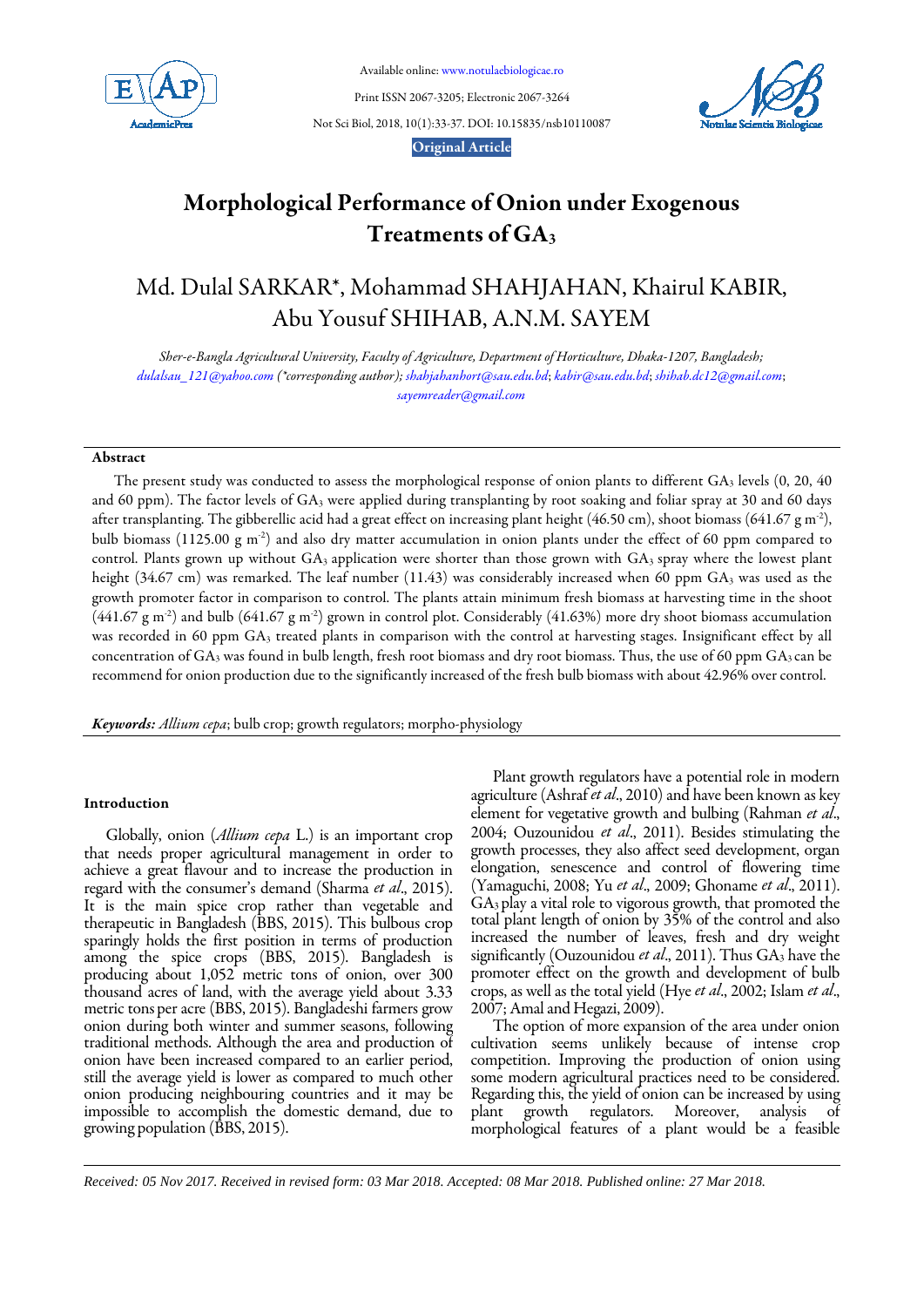technique for modelling growth and development of onion plants that is an obligate prerequisite to understanding the behavioural response.

The present study aimed to improve the onion production from the scientific and economic point of view. Therefore, an attempt was taken in the present study to evaluate the effect of  $GA_3$  on morphological characters of onion and also to test standardized concentrations of GA3.

## Materials and Methods

## *Plant material and site description*

The variety 'BARI Onion-1' was tested at the Bangladesh in 24.09° N latitude and 90.26°E longitude with an elevation of 8.20 m from sea level. The experimental field is under the subtropical climate characterized by scanty precipitation during the interval from October to March. 'BARI Onion-1' is a winter variety and comparatively less susceptible to pest and diseases. Plants were maintained in the open environment under natural sunlight. The soil of the experimental site is in loam textural class (Table 1)*.*

## *Plant growth characters*

Data was collected on plant growth features (e.g. plant<br>height, leaf number, root length, bulb length and bulb diameter), fresh biomass assimilation (e.g. fresh root biomass, fresh shoot biomass and fresh bulb biomass) and dry biomass accumulation (e.g. dry root biomass, dry shoot biomass and dry bulb biomass).

#### *The experimental design*

The experiment was conducted by Randomized Complete Block Design with three replications. The factor levels of GA3 studied were as follows: (i) Control: 0 ppm  $(G_0)$ , (ii) 20 ppm  $(G_{20})$ , (iii) 40 ppm  $(G_{40})$  and (vi) 60 ppm  $(G<sub>60</sub>)$ . These three levels of  $GA<sub>3</sub>$  along with control were applied three times: first one during transplanting by root soaking, while the second and third phase applications were done at 30 and 60 days after transplanting.

#### *Growing conditions*

Required seeds were sown in the seedbed on 15 October 2014 and transplanted into the experimental field on 30 November 2014 at a spacing of 15 cm  $\times$  10 cm. After transplanting, the plants were irrigated by watering cane to saturation. Fertilizers were used at the rate of usual range for commercial production at 60, 30, 80, 20, 1.5, 0.7 kg ha $^{-1}$  for

N, P, K, S, Zn, B, and cowdung respectively (FRG, 2012). Intercultural operations were furnished for proper growth and development of the crop. Bulbs were harvested after 90 days after transplanting.

## *Statistical analysis*

Analysis of variance was performed in order to assess the significance of the effect of GA3 in onion. Tukey's HSD tests were used to determine variances between each<br>treatment where P<0.05 was considered as significant. Statistical analyses were carried out using IBM SPSS Statistics version 20.

#### Results and Discussion

#### *Plant growth characters*

A significant result by using GA<sub>3</sub> on onion was observed for plant height (Fig. 1), for the number of leaves plant<sup>1</sup> (Fig. 2)*,* root length and bulb diameter (Table 2). Conversely, no significant variance was found in bulb length with different doses of GA<sub>3</sub> (Table 2). With slightly higher the doses, plant height gradually changed*.*

The maximum plant height (46.50 cm) was recorded under the effect of 60 ppm GA3. Plants grown up without  $GA_3$  application were shorter than those grown with  $GA_3$ spray and this increasing growth pattern was observed in the concentration of 20 to 60 ppm. The lowest plant height (34.67 cm) remarked on the control, which means without  $GA_3$ (Fig. 1).

According to Fig. 1, the GA<sub>3</sub> effect regarding the plant height was small, but changed with some different doses*.*  The increase in plant height can be attributed to the effects of gibberellic acid in comparison to the control, which is consistent with previous results when GA3 promoted the plant height in onion (Shukla *et al*., 2010; Ouzounidou *et al*., 2011; Sisodia *et al*., 2012; Nagwa *et al*., 2013), in sweet pepper (Pérez-Jiménez *et al*. 2015), combination of GA3 and 4-CPA regulate plant height in tomato (Choudhury *et al*., 2013). Similar with this study, a significantly gradual increasing trend of plant height was noticed using  $GA_3$  in gladiolus (Sarkar *et al*., 2014) and tuberose (Sultana *et al*.,  $2016$ ) and in addition  $GA_3$  promoted plant growth and its secondary metabolite production in purple coneflower (Jones *et al*., 2009). Exogenously applied gibberellic acid increased plant height and, subsequently, enhanced dry weight (Sharma *et al*., 1998). In the hereby experiment, the increased plant heights was due to the regulatory effect of

Table 1. Physical and chemical properties of the experimental soil as observed prior to experimentation

| Physical properties and mechanical fractions |                              |                               |                                      |                                  |                              |  |  |  |
|----------------------------------------------|------------------------------|-------------------------------|--------------------------------------|----------------------------------|------------------------------|--|--|--|
| Sand % (2.0-0.05 mm)                         | Silt % (0.05-0.002 mm)       | Clay % (< $0.002$ mm)         | Particle density $(g \, c c G^{-1})$ | Bulk density $(g \, c c G^{-1})$ | Porosity                     |  |  |  |
| 39.42                                        | 41.11                        | 22.31                         | 2.59                                 | 1.47                             | 43.24                        |  |  |  |
| Soil properties: Chemical analysis           |                              |                               |                                      |                                  |                              |  |  |  |
| $pH(1:2.5)$ soil-water)                      | Organic matter $(\%)$        | Total N $(%)$                 | Available $P(\mu g g^{-1})$          | Exchangeable $K$ (meq)           | Available S $(\mu g g^{-1})$ |  |  |  |
| 5.90                                         | 0.85                         | 0.07                          | 19.00                                | 0.07                             | 20.72                        |  |  |  |
| Soil properties: Chemical analysis           |                              |                               |                                      |                                  |                              |  |  |  |
| Available Fe $(\mu g g^{-1})$                | Available $Zn(\mu g g^{-1})$ | Available Mg $(\mu g g^{-1})$ | Available Na $(\mu g g^{-1})$        | Available B $(\mu g g^{-1})$     |                              |  |  |  |
| 227                                          | 4.45                         | 0.83                          | 0.31                                 | 0.92                             |                              |  |  |  |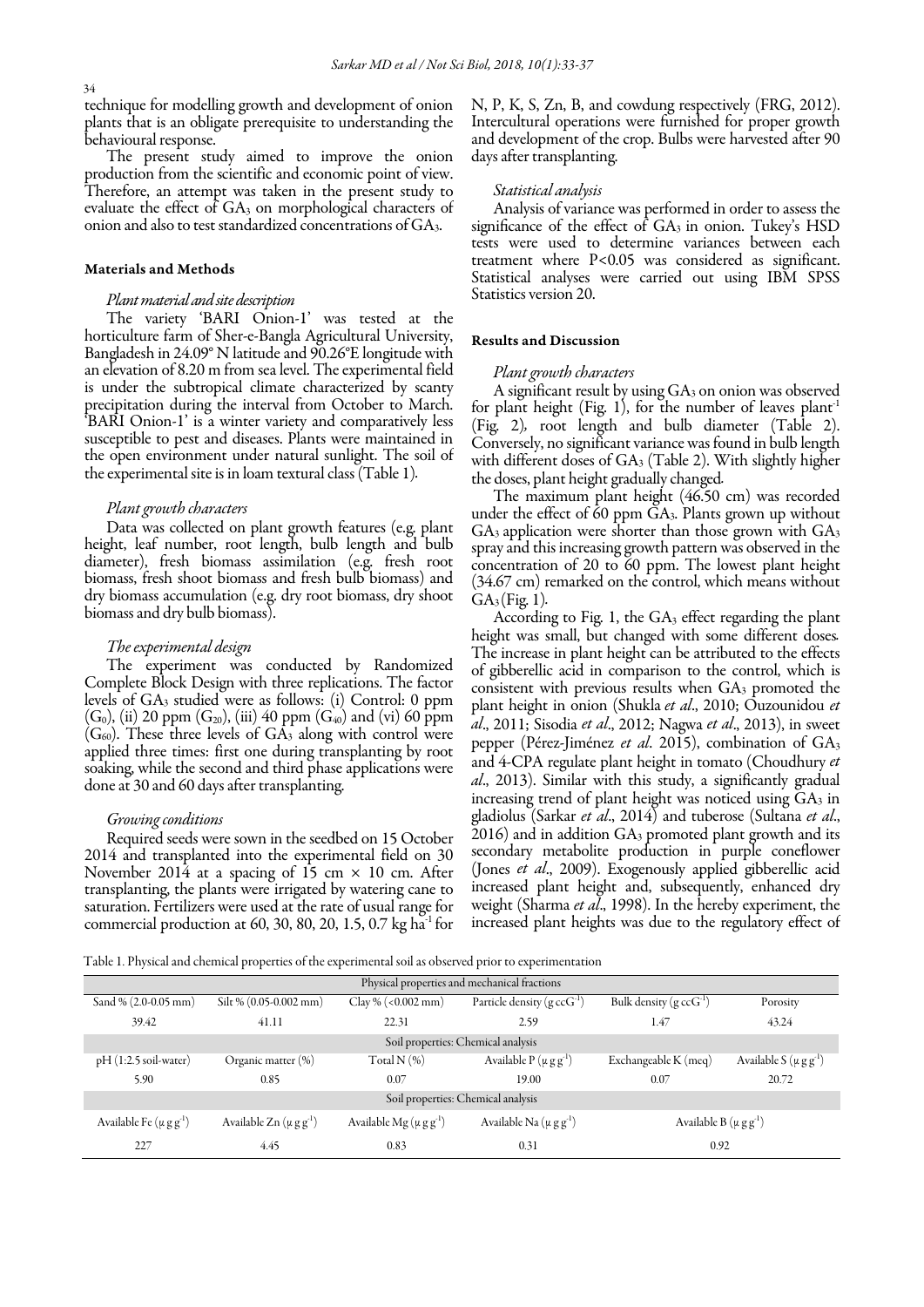GA3 that induce active cell division, proline accumulation, and endogenous hormones  $IAA$ ,  $GA_3$  and cytokinins in the apical meristem, resulting to the vigorous vegetative growth of onion plants. These results were also an agreement with the findings of that- GA<sub>3</sub> normally act by signalling the removal of proteins that repress growth, thus promoting cell proliferation and elongation (Olszewski *et al*., 2002; Ubeda Tomas *et al.*, 2009; Taiz and Zeiger, 2010).

The number of leaves in onion plants was higher (11.43) under 60 ppm GA<sub>3</sub> treated plants than those grown in other concentration or in control (Fig. 2). The leaf number was considerably increased when 60 ppm GA3 was used as the growth promoter factor in comparison to control (Fig. 2). This concentration of GA3 might have more ability to balance the hormonal activity in plants. Subsequently, increases in cell division might have a prodigious effect in the larger number of leaves production.  $GA<sub>3</sub>$  leads to increased vegetative growth of plants with vigorous shoots, with increased number of leaves and it has been revealed earlier for onion (Ud-Deen *et al*., 2005; Yamaguchi, 2008; Yu *et al*., 2009; Ouzounidou *et al*., 2011; Nagwa *et al*., 2013), eddo (Ud-deen, 2009), gladiolus (Sarkar *et al*., 2014) and tuberose (Sultana*et al*., 2016).

Regarding the root parameter of the onion, the longest root (6.10 cm) was recorded gradually in the increased concentration up to 60 ppm  $GA_3$ , whereas the shortest roots  $(3.80 \text{ cm})$  were in control (Table 2).

At the same time,  $GA_3$  used in onion plants with 20-60 ppm played a similar role in increasing the root length compared to control. The increased root length due to GA3 might have resulted from the cell growth and cell elongation and thus developed an elongated root system. This result is consistent with the previous findings for onion (Hye *et al*., 2002).

The bulb diameter (4.30 cm) under the influence of 60 ppm GA3 was sharply higher than that of bulbs treated with  $0-40$  ppm  $GA_3$  which showed statically similar result (Table 2). It was noticed that GA3 did not affect significantly the bulb length. A minor bulb diameter increase under GA3 treatment was observed in the present study and might be attributed to cell growth and cell elongation (Table 2). This finding are in contrast with other studies which noted that GA3 can affect the growth and development of bulb crops as well as promoting bulb diameter (Hye *et al*., 2002; Islam *et al*., 2007; Nagwa *et al*., 2013), in tomato (Choudhury *et al*., 2013)and in gladiolus (Sarkar *et al*., 2014).

## *Fresh biomass assimilation*

The effect of different concentrations of  $GA_3$  on fresh root biomass was insignificant, whereas the significant effect was observed in both parameters of fresh shoot biomass and fresh bulb biomass of onion (Fig. 3). Different concentrations of GA3 had a significant effect on fresh shoot and fresh bulb biomass which were sharply increased to about 641.67 gm<sup>-2</sup> and 1125.00 gm<sup>-2</sup> respectively, with the application of 60 ppm  $GA_3$  in comparison to the other concentrations of  $\bar{GA}_3$  (Fig. 3). Plants grown in control plot obtained the minimum fresh biomass at harvesting time in the shoot  $(441.67 \text{ gm}^2)$  and bulb  $(641.67 \text{ gm}^2)$ .

As represented in Fig. 3, the study revealed that fresh shoot and fresh bulb biomass assimilation in onion were markedly increased due to the significant effect of GA3 while it was observed that  $GA_3$  did not affect significantly the fresh root biomass assimilation compared to control. It

Table 2. The influence of various doses of GA3 on root length, bulb length and bulb diameter at harvest time in onion

| Factors         | Root length (cm)             | Bulb length (cm)             | Bulb diameter (cm)      |  |  |  |
|-----------------|------------------------------|------------------------------|-------------------------|--|--|--|
| G <sub>0</sub>  | $3.80 \pm 0.20^b$            | $3.23 \pm 0.23^{\circ}$      | $3.10 \pm 0.06^b$       |  |  |  |
| G <sub>20</sub> | $5.63 \pm 0.20^a$            | $3.53 \pm 0.34^{\circ}$      | $3.43 \pm 0.09^{\rm b}$ |  |  |  |
| $G_{40}$        | $6.00 \pm 0.12^{\circ}$      | $3.87 \pm 0.26$ <sup>a</sup> | $3.63 \pm 0.15^{\rm b}$ |  |  |  |
| G60             | $6.10 \pm 0.21$ <sup>a</sup> | $4.03 \pm 0.03^{\circ}$      | $4.30 \pm 0.20^{\circ}$ |  |  |  |
| Df              |                              |                              |                         |  |  |  |
| F-value         | 33.52                        | 2.13                         | 14.17                   |  |  |  |
| P-value         | 0.0001                       | 0.1745                       | 0.0014                  |  |  |  |







Fig. 1. Effect of various doses of GA<sub>3</sub> on onion plants height at harvest. Vertical bars represent means ± standard error mean. Means with the same letter did not significantly differ from each other at  $p < 0.05$ . Abbreviations are as follows,  $G_0$ ; 0,  $G_{20}$ ; 20,  $G_{40}$ ; 40 and  $G_{60}$ ; 60 ppm  $GA_3$  respectively

Fig. 2. Effect of various doses of  $GA_3$  on the number of leaves at onion harvest. Vertical bar represents means ± standard error mean. Means with the same letter did not significantly differ from each other at p < 0.05. Abbreviations are as follows, G0; 0, G20; 20, G40; 40 and G60; 60 ppm GA3 respectively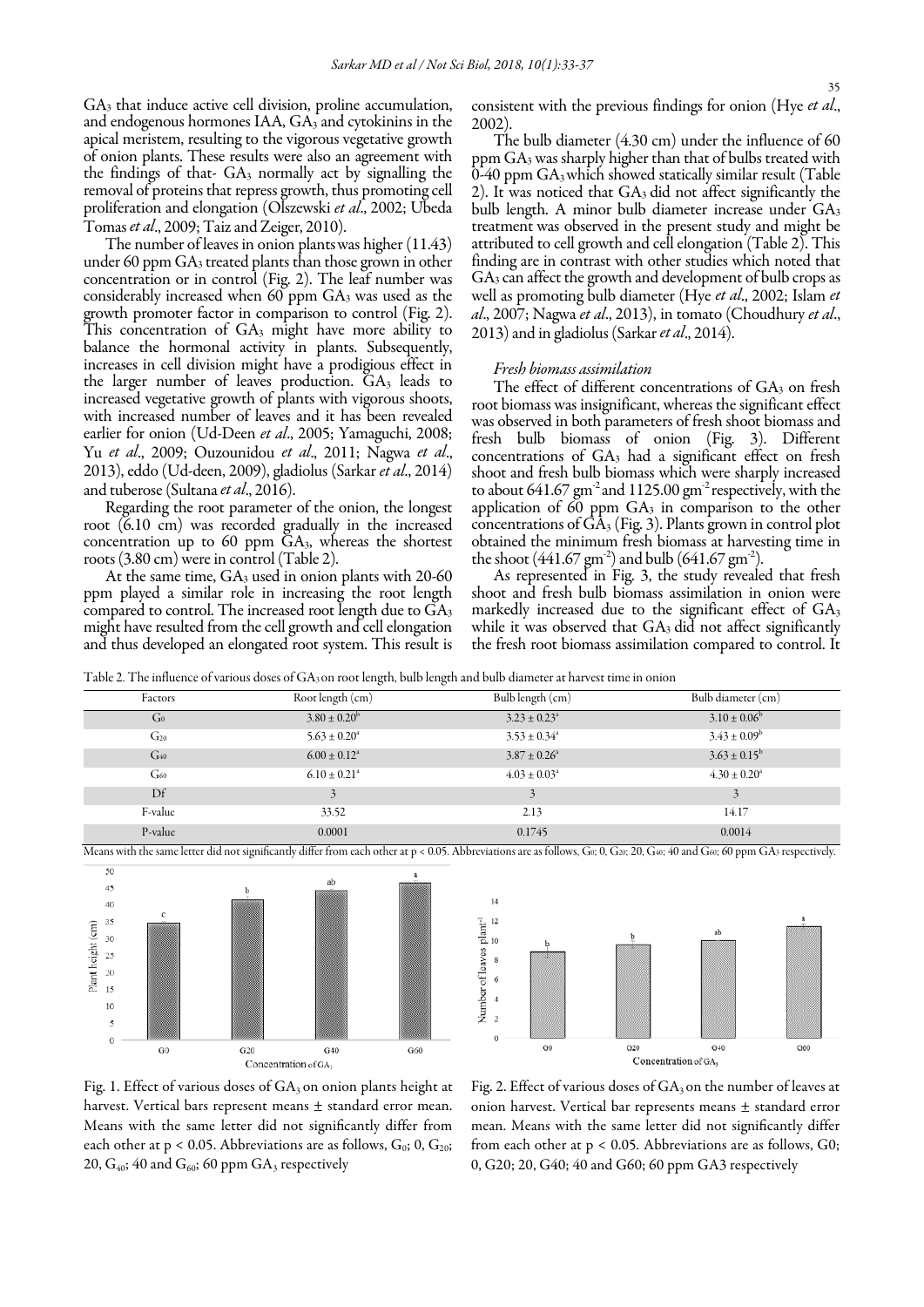might be a suitable factor for fresh biomass assimilation in shoot and bulb resulted from the effect of cell expansion growth, increased proline accumulation, reduced ABA content and balancing hormonal activity, which led to vigorous plant growth, leaf growth, number of leaves, thickness of pseudo-stem where plant get larger surface area for photosynthesis which ultimately expands the bulb growth. The present findings are in agreement with the previous reports for onion (Hye *et al*., 2002; Islam *et al*., 2007; Yamaguchi, 2008; Yu *et al*., 2009; Ouzounidou *et al*., 2011; Nagwa*et al*., 2013).

#### *Dry biomass accumulation*

Different concentrations of GA<sub>3</sub> showed the insignificant effect on dry root biomass accumulation in onion, whereas dry shoot and dry bulb biomass accumulation was significant (Table 3). Considerably higher dry shoot biomass accumulation was observed in 60 ppm GA3 treated plants. This accumulation was of about 41.63% compared with control*.*

With the increasing trend in  $GA_3$  concentration, there was an increase in dry biomass accumulation for onion shoots and bulbs, while it was perceived that  $GA_3$  did not affect significantly the dry root biomass accumulation (Table 3). It might be due to the effect of GA<sub>3</sub> on increased vigorous plant growth, as well as leaf growth and shoot growth, where the onion plant obtained greater photosynthetic potentiality photosynthates accumulation, which also redistributed towards the storage organ. Similar findings were reported for onion (Sharma *et al*., 1998; Ouzounidou *et al*., 2011; Nagwa*et al*., 2013).

Table 3. Influence of various doses of GA<sub>3</sub> on dry biomass accumulation in onion shoots, bulbs and roots

| Factors         | Dry shoot biomass<br>$(g m^{-2})$ | Dry bulb biomass<br>$(g m^2)$   | Dry root biomass<br>$(g m^2)$ |
|-----------------|-----------------------------------|---------------------------------|-------------------------------|
| $\rm Ga$        | $42.42 \pm 3.18^b$                | $137.25 \pm 2.83^{\rm b}$       | $12.33 \pm 0.79^{\circ}$      |
| G <sub>20</sub> | $69.42 \pm 4.17^{\circ}$          | $151.83 \pm 6.63^{\rm b}$       | $12.33 \pm 0.79^{\circ}$      |
| $G_{40}$        | $71.17 \pm 4.99^{\circ}$          | $174.08 \pm 2.59$ <sup>ab</sup> | $13.25 \pm 0.50^{\circ}$      |
| G <sub>60</sub> | $72.67 \pm 7.58$ <sup>a</sup>     | $197.83 \pm 5.53^{\circ}$       | $14.67 \pm 0.92$ <sup>a</sup> |
| Df              |                                   | 3                               |                               |
| F-value         | 7.54                              | 8.34                            | 2.06                          |
| P-value         | 0.0102                            | 0.0146                          | 0.1835                        |

Means with the same letter did not significantly differ from each other at p < 0.05. Abbreviations are as follows, G0; 0, G20; 20, G40; 40 and G60; 60 ppm GA3 respectively.





Fig. 3. Effect of GA<sub>3</sub> on fresh shoots, bulbs and root biomass at harvest time in onion. Vertical bar represents means  $\pm$  standard error mean. Means with the same letter did not significantly differ from each other at  $p < 0.05$ . Abbreviations are as follows,  $G_0$ ; 0,  $G<sub>20</sub>$ ; 20,  $G<sub>40</sub>$ ; 40 and  $G<sub>60</sub>$ ; 60 ppm  $GA<sub>3</sub>$  respectively

# Conclusions

Positive significant influence of GA<sub>3</sub> was associated with onion plants' growth and physiological attributes. The use of GA3 at a dose of 60 ppm provided better results than the other three concentrations tested, due to its influence on growth characters of the plants, which offer significantly higher yield potential in onion.

## References

- Amal MES, Hegazi AM (2009). Effect of acetylsalicylic acid, indole-3-bytric acid and gibberellic acid on plant growth and yield of pea (*Pisum sativum* L.). Australian Journal of Basic and Applied Sciences 3(4):3514-3523.
- Ashraf M, Akram NA, ArtecaRN, Foolad MR (2010). The physiological, biochemical and molecular roles of brassinosteroids and salicylic acid in